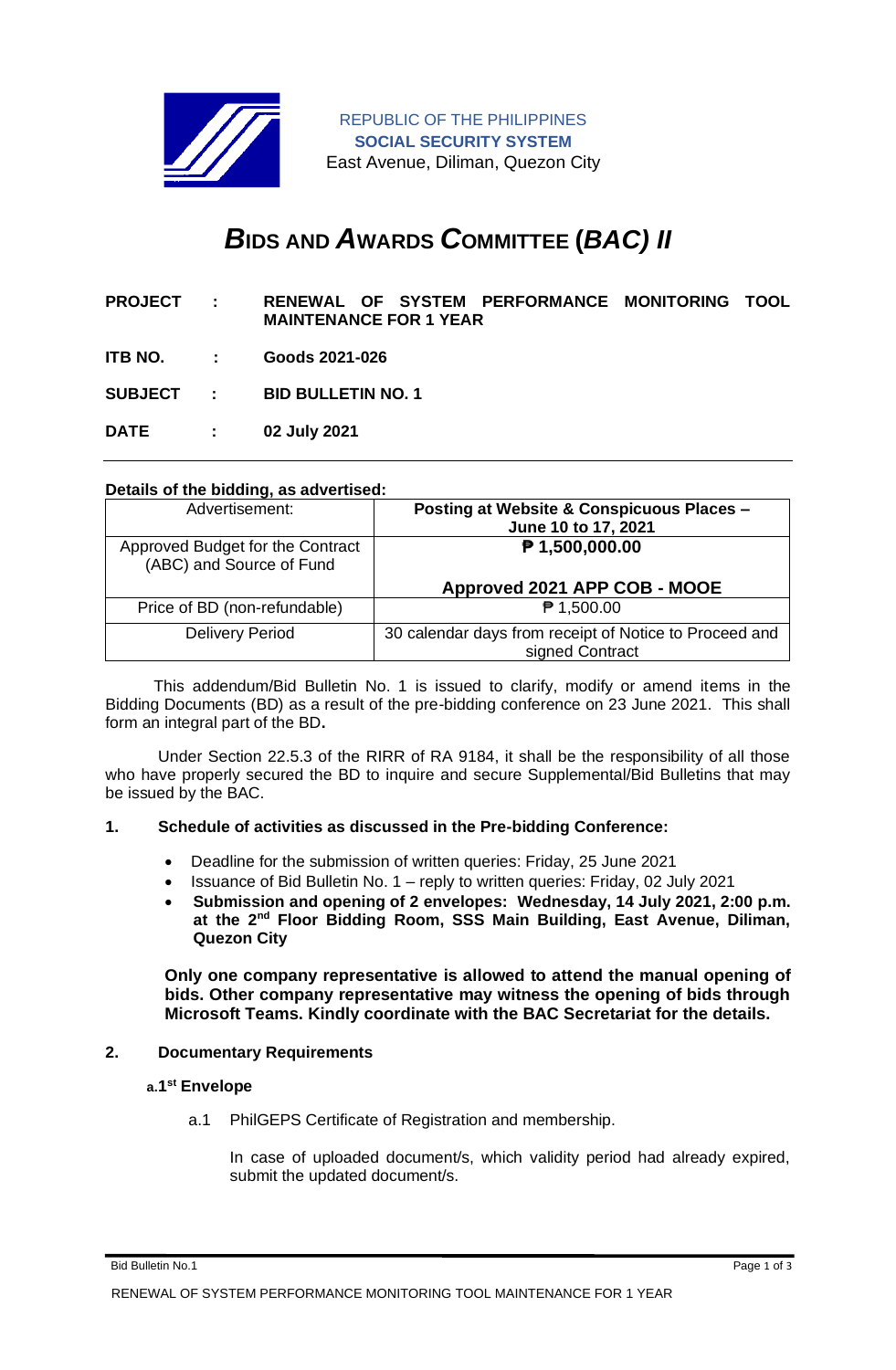- a.2 Statement of all its Ongoing Government and Private Contracts, including contracts awarded but not yet started, if any, whether similar or not similar in nature and complexity to the contract to be bid;
- a.3 Statement of Single Largest Completed Contract (SLCC) similar to the project to be bid, **with supporting documents**, equivalent to at least **50% of the ABC**, completed **within five (5) years** prior to the submission and opening of bids, adjusted by the bidder to current prices using PSA's consumer price index;

For this purpose, similar contracts shall refer to the Maintenance of a System Performance Monitoring Tool (SPMT) appliance or server.

- a.4 NFCC Computation or committed Line of Credit (form supplied)
- a.5 JVA, in case of Joint Venture Class "B" Documents (Each partner of the joint venture shall submit the legal eligibility documents. The submission of technical and financial eligibility documents by any of the joint venture partners constitute compliance, except for SSS Clearance that must be complied by all JV partners);
- a.6 Bid Security (2% of the ABC for Cash or Manager's/Cashier's Check payable to SSS or Bank Draft of the ABC, 5% of the ABC for Surety Bond **or** Bid Securing Declaration – form supplied) and **a copy of the Authority to Notarize from the Notary Public).**
- a.7 Technical Documents project requirements
	- Section VI Schedule of Requirements (page 27)
	- Section VII Statement of Compliance with the Technical Specifications (pages 28 to 32)
- a.8 Omnibus Sworn Statement (form supplied) **and a copy of the Authority to Notarize from the Notary Public.**
- a.9 Foreign ownership limited to those allowed under the rules may participate in this Project, provided must submit any of the following:
	- Copy of Treaty, International or Executive Agreement;
	- Certification from the relevant government office of their country stating that Filipinos are allowed to participate in government procurement activities for the same item or product, or
	- Certification from the DTI if the Bidder claims preference as a Domestic Bidder or Domestic Entity.

## **b. Checklist of the 2nd envelope:**

- b.1 Bid Form (form supplied) pages 38 to 39
- b.2 Bid Breakdown (form supplied) page 40

### **c.Additional Requirements to be submitted by the bidder with the Lowest Calculated Bid**

- c.1 2020 Income Tax Return filed through Electronic Filing and Payment System (EFPS) corresponding to the submitted Audited Financial Statement;
- c.2 Quarterly VAT for the period October 2020 to March 2021 or latest available Quarterly VAT;
- c.3 Documents listed in the Platinum Membership and updates, if any;
	- **SEC/DTI Registration**
	- 2021 Mayor's Permit
	- ⚫ Valid Tax Clearance
	- ⚫ 2020 Audited Financial Statement filed through EFPS

Bid Bulletin No.1 Page 2 of 3